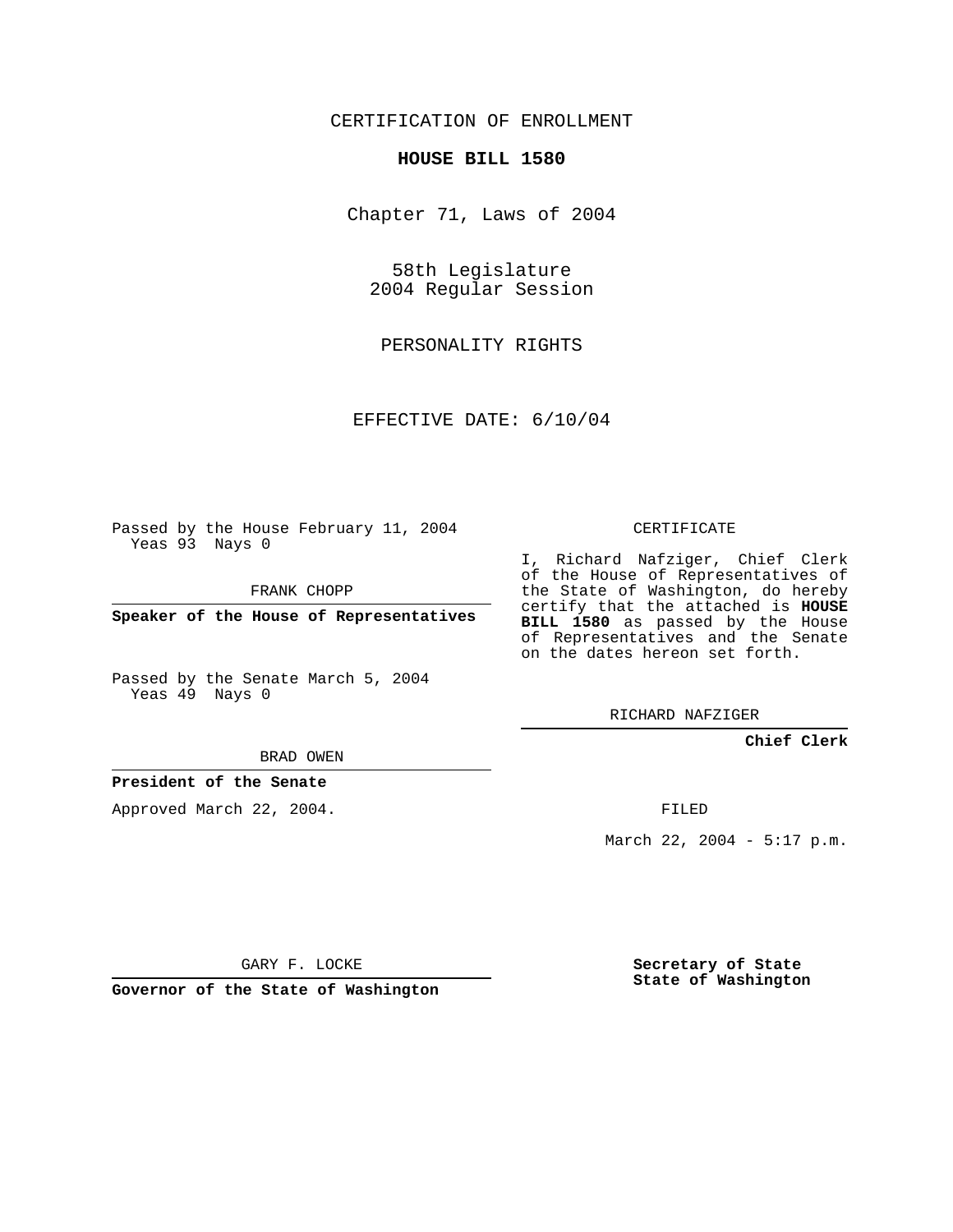# **HOUSE BILL 1580** \_\_\_\_\_\_\_\_\_\_\_\_\_\_\_\_\_\_\_\_\_\_\_\_\_\_\_\_\_\_\_\_\_\_\_\_\_\_\_\_\_\_\_\_\_

\_\_\_\_\_\_\_\_\_\_\_\_\_\_\_\_\_\_\_\_\_\_\_\_\_\_\_\_\_\_\_\_\_\_\_\_\_\_\_\_\_\_\_\_\_

Passed Legislature - 2004 Regular Session

**State of Washington 58th Legislature 2003 Regular Session By** Representatives Lantz, Carrell, Flannigan, Campbell, Morris and Pettigrew

Read first time 01/31/2003. Referred to Committee on Judiciary.

 AN ACT Relating to personality rights; and amending RCW 63.60.020, 63.60.040, and 63.60.070.

BE IT ENACTED BY THE LEGISLATURE OF THE STATE OF WASHINGTON:

 **Sec. 1.** RCW 63.60.020 and 1998 c 274 s 2 are each amended to read as follows:

 Unless the context clearly requires otherwise, the definitions in this section apply throughout this chapter.

 (1) "Deceased personality" means any individual whose name, voice, signature, photograph, or likeness had commercial value at the time of his or her death, whether or not during the lifetime of that individual he or she used his or her name, voice, signature, photograph, or likeness on or in products, merchandise or goods, or for purposes of advertising or selling, or soliciting the purchase or sale of, products, merchandise, goods, or services. A "deceased personality" includes, without limitation, any such individual who has died within fifty years before January 1, 1998.

 (2) (("Definable group" means an assemblage of individuals existing 18 or brought together with or without interrelation, orderly form, or 19 arrangement, including but not limited to: A crowd at any sporting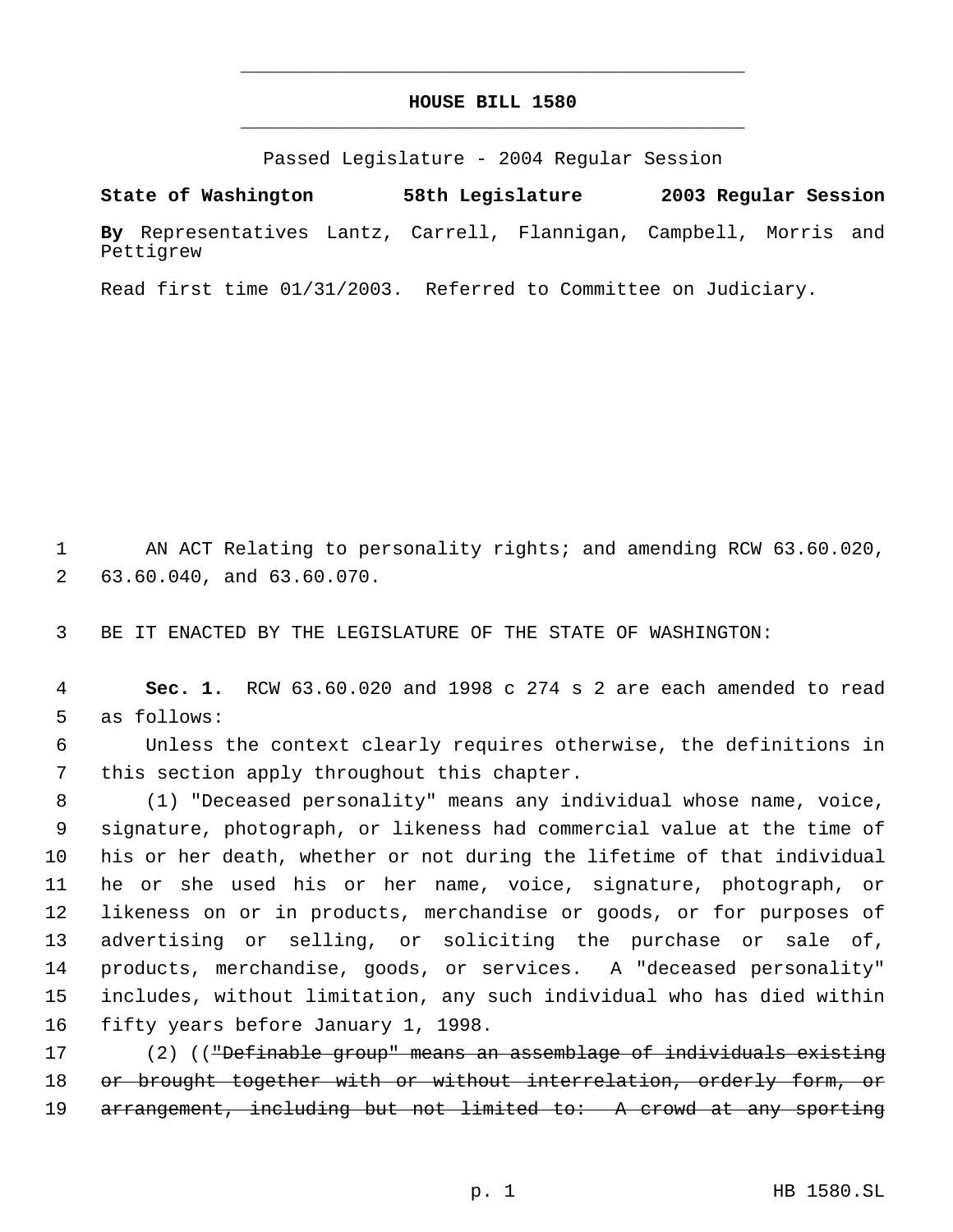1 event; a crowd in any street or public building; the audience at any

theatrical, musical, or stage production; or a performing group or

sports team.

 $\left(4\right)$  (3)) "Fund raising" means an organized activity to solicit donations of money or other goods or services from persons or entities by an organization, company, or public entity. A fund-raising activity does not include a live, public performance by an individual or group of individuals for which money is received in solicited or unsolicited gratuities.

10  $((4+))$   $(3)$  "Individual" means a natural person, living or dead.

 $((\overline{5})) (4)$  "Likeness" means an image, painting, sketching, model, diagram, or other clear representation, other than a photograph, of an individual's face, body, or parts thereof, or the distinctive appearance, gestures, or mannerisms of an individual.

15  $((+6))$   $(5)$  "Name" means the actual or assumed name, or nickname, of a living or deceased individual that is intended to identify that individual.

 $((+7))$  (6) "Person" means any natural person, firm, association, partnership, corporation, joint stock company, syndicate, receiver, common law trust, conservator, statutory trust, or any other concern by whatever name known or however organized, formed, or created, and includes not-for-profit corporations, associations, educational and religious institutions, political parties, and community, civic, or other organizations.

 $((\langle 8 \rangle)(7)$  "Personality" means any individual whose name, voice, signature, photograph, or likeness has commercial value, whether or not that individual uses his or her name, voice, signature, photograph, or likeness on or in products, merchandise, or goods, or for purposes of advertising or selling, or solicitation of purchase of, products, merchandise, goods, or services.

 $((+9))$   $(8)$  "Photograph" means any photograph or photographic reproduction, still or moving, or any videotape, online or live television transmission, of any individual, so that the individual is readily identifiable.

35  $((+10))$  (9) "Signature" means the one handwritten or otherwise legally binding form of an individual's name, written or authorized by that individual, that distinguishes the individual from all others.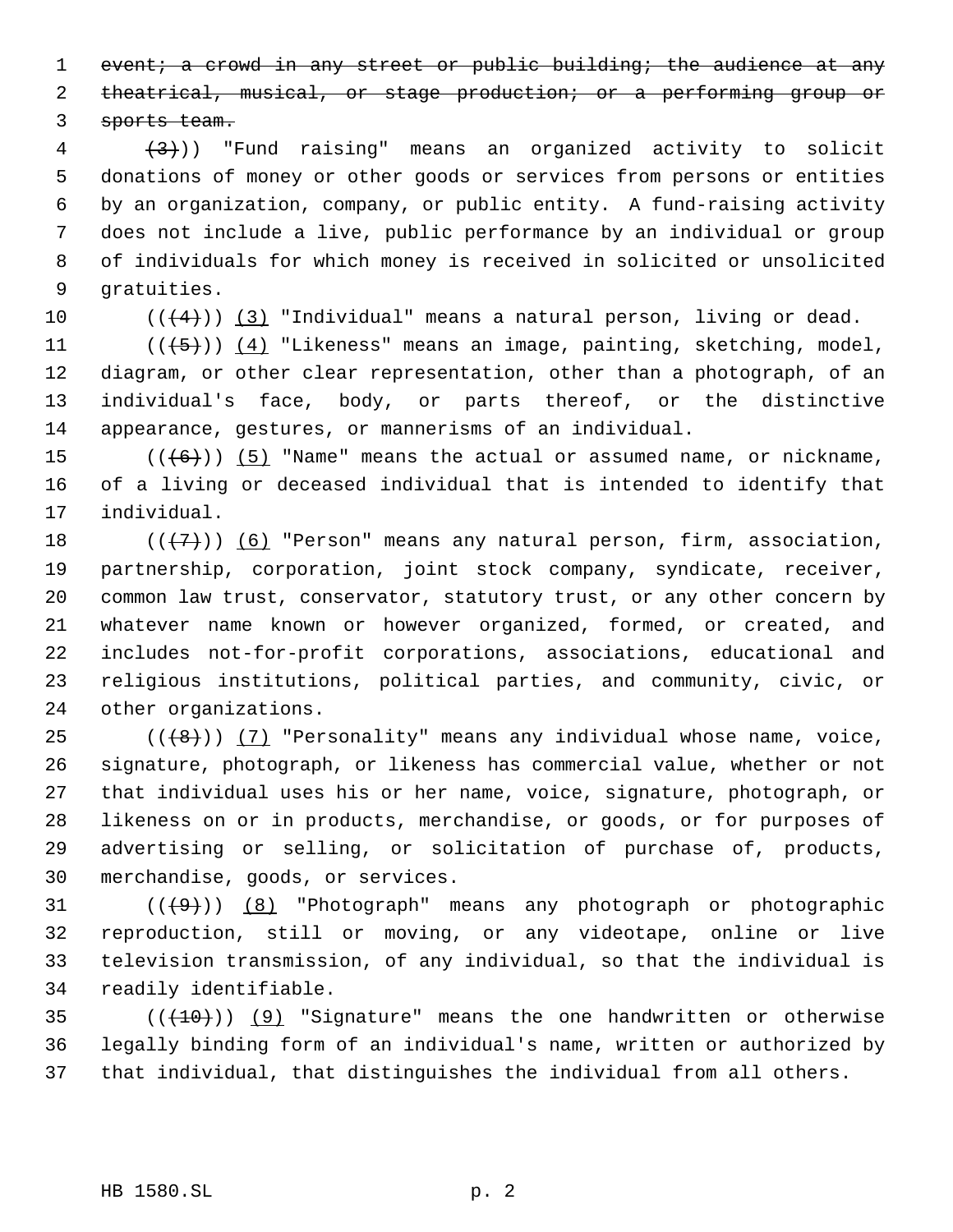**Sec. 2.** RCW 63.60.040 and 1998 c 274 s 4 are each amended to read as follows:

 (1) For individuals, except to the extent that the individual may have assigned or licensed such rights, the rights protected in this chapter are exclusive to the individual, subject to the assignment or licensing of such rights, during such individual's lifetime and are exclusive to the persons entitled to such rights under RCW 63.60.030 for a period of ten years after the death of the individual except to the extent that the persons entitled to such rights under RCW 63.60.030 may have assigned or licensed such rights to others.

 (2) For personalities, except to the extent that the personality may have assigned or licensed such rights, the rights protected in this chapter are exclusive to the personality, subject to the assignment or licensing of such rights, during such personality's lifetime and to the persons entitled to such rights under RCW 63.60.030 for a period of seventy-five years after the death of the personality except to the extent that the persons entitled to such rights under RCW 63.60.030 may have assigned or licensed such rights to others.

 (3) The rights granted in this chapter may be exercised by a 20 personal representative, attorney in fact, parent of a minor child, or guardian, or as authorized by a court of competent jurisdiction. The terms "personal representative," "attorney in fact," and "guardian" shall have the same meanings in this chapter as they have in Title 11 RCW.

 **Sec. 3.** RCW 63.60.070 and 1998 c 274 s 7 are each amended to read as follows:

 (1) For purposes of RCW 63.60.050, the use of a name, voice, signature, photograph, or likeness in connection with matters of cultural, historical, political, religious, educational, newsworthy, or public interest, including, without limitation, comment, criticism, satire, and parody relating thereto, shall not constitute a use for which consent is required under this chapter. A matter exempt from consent under this subsection does not lose such exempt status because it appears in the form of a paid advertisement if it is clear that the principal purpose of the advertisement is to comment on such matter.

(2) This chapter does not apply to the use or authorization of use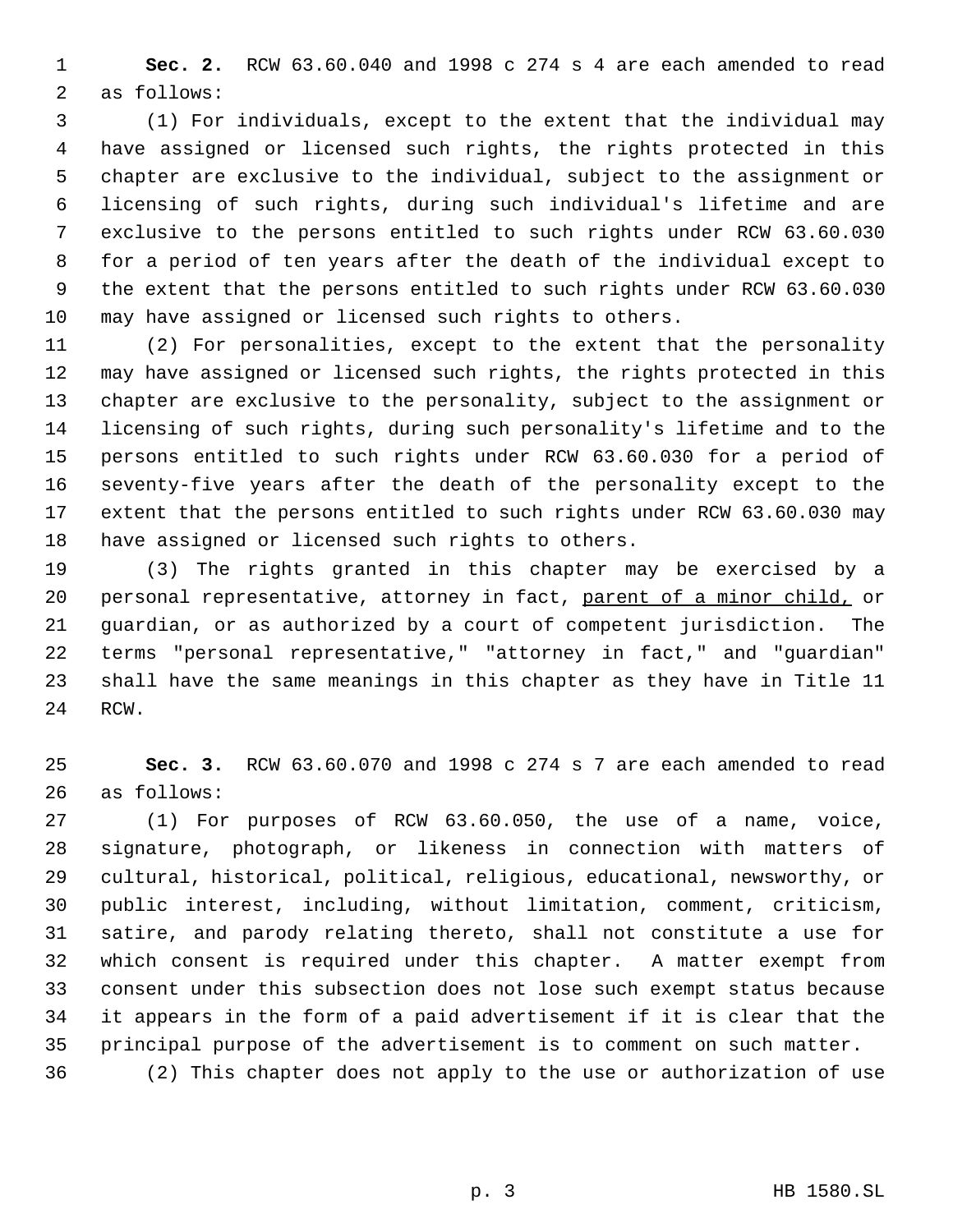of an individual's or personality's name, voice, signature, photograph, or likeness, in any of the following:

 (a) Single and original works of fine art, including but not limited to photographic, graphic, and sculptural works of art that are not published in more than five copies;

 (b) A literary work, theatrical work, musical composition, film, radio, online or television program, magazine article, news story, public affairs report, or sports broadcast or account, or with any political campaign when the use does not inaccurately claim or state an 10 endorsement by the individual or personality;

 (c) An advertisement or commercial announcement for a use permitted 12 by subsections (1) and (7) of this section and (a) or (b) of this subsection;

 (d) An advertisement, commercial announcement, or packaging for the authorized sale, distribution, performance, broadcast, or display of a literary, musical, cinematographic, or other artistic work using the name, voice, signature, photograph, or likeness of the writer, author, composer, director, actor, or artist who created the work, where such individual or personality consented to the use of his or her name, voice, signature, photograph, or likeness on or in connection with the initial sale, distribution, performance, or display thereof; and

 (e) The advertisement or sale of a rare or fine product, including but not limited to books, which incorporates the signature of the author.

 (3) It is no defense to an infringement action under this chapter that the use of an individual's or personality's name, voice, signature, photograph, or likeness includes more than one individual or personality so identifiable. However, the individuals or personalities complaining of the use shall not bring their cause of action as a class action.

 (4) RCW 63.60.050 does not apply to the owners or employees of any medium used for advertising, including but not limited to, newspapers, magazines, radio and television stations, on-line service providers, billboards, and transit ads, who have published or disseminated any advertisement or solicitation in violation of this chapter, unless the advertisement or solicitation was intended to promote the medium itself.